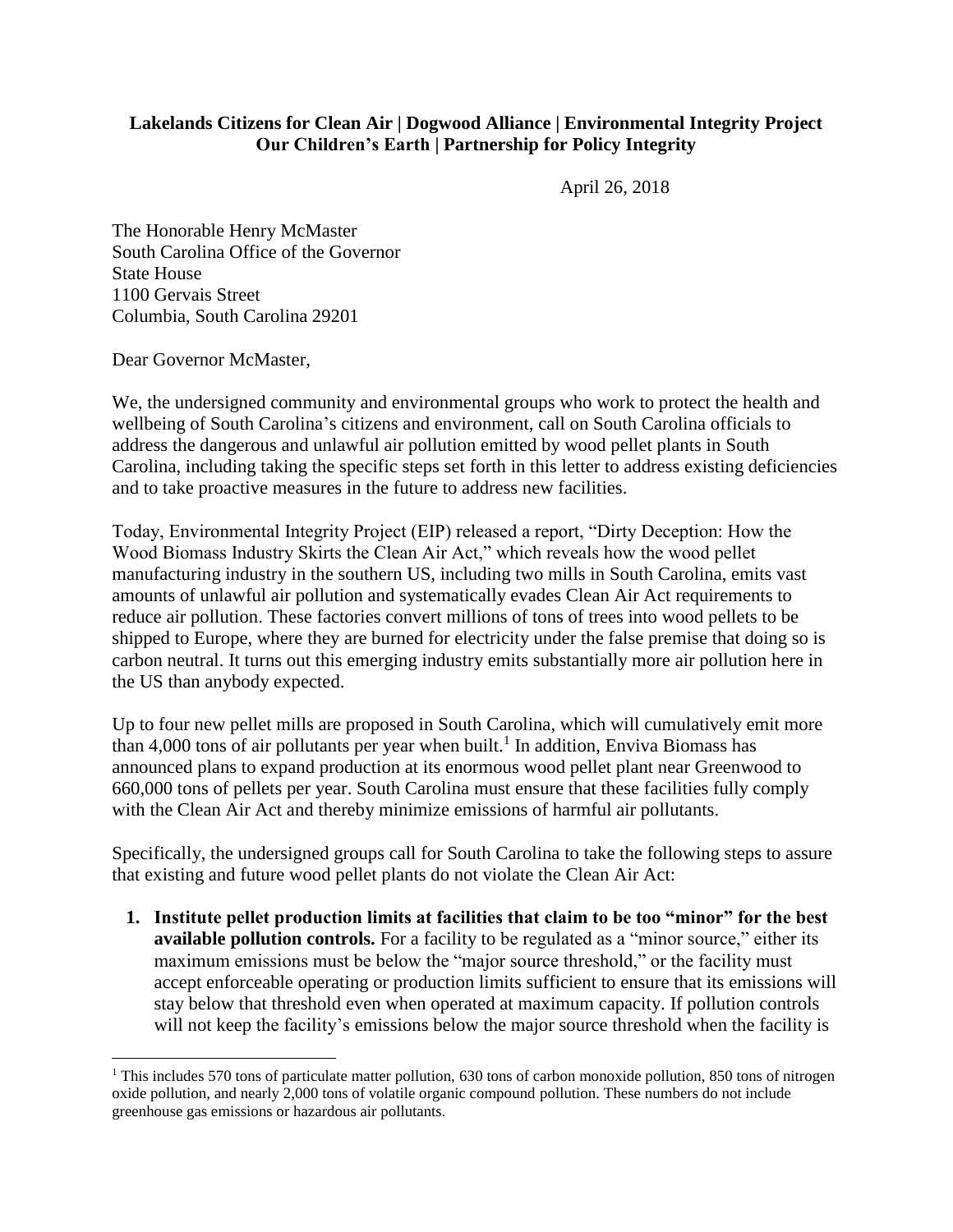operated at full capacity, the permitting authority cannot cover the difference by simply declaring in the permit that facility-wide emissions may not exceed the threshold. Rather, to qualify for treatment as a "minor" source, the facility either must install additional controls or accept an enforceable production limit. This has been confirmed by a federal district court ruling and has been EPA's policy for decades.<sup>2</sup> Unfortunately, South Carolina routinely issues minor source permits that lack enforceable production or operating limits sufficient to keep facility emissions below the major source threshold. For example, neither the initial nor the recently revised air permit issued to the Enviva Greenwood plant (formerly known as the Colombo Energy plant) included adequate production or operational restrictions to keep the facility's volatile organic compound (VOC) emissions below the major source threshold. To address concerns raised by EIP and other organizations, Enviva applied for and obtained a permit amendment that incorporated an enforceable production limit of 500,000 metric tons into the facility's permit. South Carolina needs to take a similar approach in future wood pellet mill permits to ensure that facilities that wish to be regulated as minor sources actually restrict their potential emissions to below major source thresholds. Specifically, with respect to the Enviva Greenwood plant, South Carolina must require Enviva to install a VOC control device on its hammermills before authorizing Enviva to increase production up to 660,000 tons per year (assuming that Enviva wishes for the facility to continue to be regulated as a minor source).

**2. Enforce stack testing requirements.** Another troubling issue with the Enviva Greenwood facility is that it has utterly failed to conduct required emission testing. After first failing to meet the permit deadline to submit testing within 180 days of start-up, Colombo eventually sent South Carolina test results that anyone familiar with emissions from wood pellet manufacturing plants could tell were wildly inaccurate. That testing underrepresented VOC emissions from the facility's pellet coolers by at least 259 tons per year, conveniently showing that the facility could operate at full production rates without exceeding the major source threshold. Eventually, even Colombo acknowledged these tests were flawed, and arranged for a different consultant to perform a new round of testing in October 2017. The new testing showed significantly higher VOC emissions from the facility's pellet coolers: 370 tons per year compared to the original test's result of 111 tons per year. However, this subsequent testing also failed to fulfill Colombo's testing obligation because Colombo did not follow proper procedures regarding planning and notification. Colombo's permit and South Carolina regulations set out numerous requirements for emission testing, including prior approval of a site-specific test plan and notification to South Carolina officials of the test date. Notification of the test date is crucial, because it allows South Carolina officials the ability to observe the testing. Despite these legal requirements, Colombo conducted its tests without notifying South Carolina and without an approved site-specific test plan. This means the tests were conducted without approval and without any outside observers. While the facility may conduct proper testing in the future, the fact remains that South Carolina

 $\overline{a}$ 

<sup>2</sup> *United States v. Louisiana-Pacific Corp*, 682 F. Supp. 1141, 1160 (D. Colo. 1988); *see also United States v. Louisiana-Pacific Corp.,* 682 F. Supp. 1122, 1133 (D. Colo. 1987) ("[N]ot all federally enforceable restrictions are properly considered in the calculation of a source's potential to emit. While restrictions on hours of operation and on the amount of materials combusted or produced are properly included, blanket restrictions on actual emissions are not."); EPA, "Guidance on Limiting Potential to Emit in New Source Permitting" (June 13, 1989).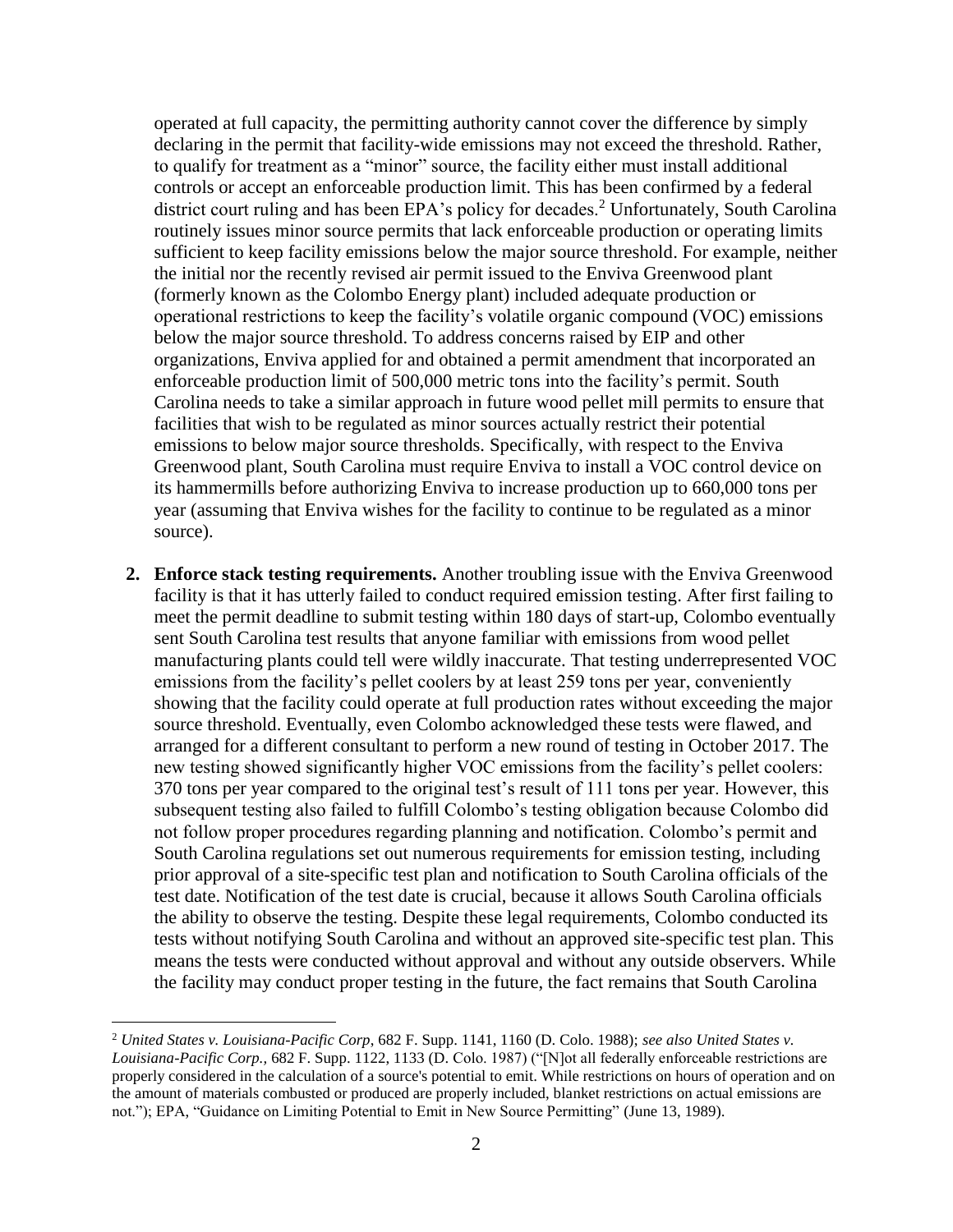has allowed the facility to operate for 18 months without satisfying its requirement to conduct legitimate emissions testing. South Carolina must require Enviva to perform the required testing without further delay. Likewise, we urge South Carolina to require any future wood pellet mills to perform thorough and prompt source testing, and to aggressively enforce source testing requirements.

**3. Address the Industry's Terrible History of Fires and Explosions.** Since 2014, more than half of the large pellet mills in the South have had news-worthy fires or explosions. That number includes a 2017 silo fire at a Texas facility that burned for more than 50 days, sickening dozens of nearby residents and leading to multiple lawsuits. Enviva Biomass, owner of the Enviva Greenwood mill in Greenwood County, has had fires at four of its facilities in recent years. Many of these fires and explosions are caused by combustible wood dust, an extreme hazard at wood pellet mills.

The Clean Air Act gives South Carolina a powerful tool to address wood dust explosions and fires. The Act contains a General Duty Clause which requires facilities producing or handling extremely hazardous substances to design, maintain, and operate their facilities in a safe manner. As the long list of fires and explosions at wood pellet facilities show, wood dust clearly qualifies as an extremely hazardous substance. Unfortunately, permits issued to pellet mills in South Carolina do not include any General Duty Clause requirements. DHEC must revise these permits to specify that the General Duty Clause applies to the facility's handling of explosive dust and require the facility to perform specific steps that are sufficient to ensure that workers and others who live, work, recreate in the facility's vicinity are protected from the dangers posed by combustible dust. At a minimum, the permit should:

- A.Identify the Clean Air Act's General Duty Clause as an applicable requirement with respect to the facility's handling of combustible dust.
- B. Specifically require the facility to prepare a hazard analysis identifying the hazards associated with explosive dust and the facility's processes, potential fire and explosion scenarios, and the consequences of a fire or explosion.
- C. Establish specific design and operation standards that the facility must meet to prevent a dust-related fire or explosion.
- D.Establish recordkeeping and reporting requirements sufficient to demonstrate that the facility is meeting its General Duty Clause obligations.
- **4. Require "major" sources of air pollution to install the best available control technology.** As EIP's report reveals, many pellet mills major source pellet mills evade using the best available control technology, or any control technology at all, while facilities with minor source permits, often the same size or larger, do utilize controls. South Carolina must not reward companies for refusing to install controls that would reduce facility emissions to minor levels. Rather, South Carolina must require new or modified major sources to reduce emissions using controls that are at least as effective as those utilized by the best-controlled minor sources. This includes using VOC controls that achieve at least 95% reductions on emissions on each of the major sources of pollution at the facility. If facilities in Georgia and Alabama can do this, so can South Carolina facilities.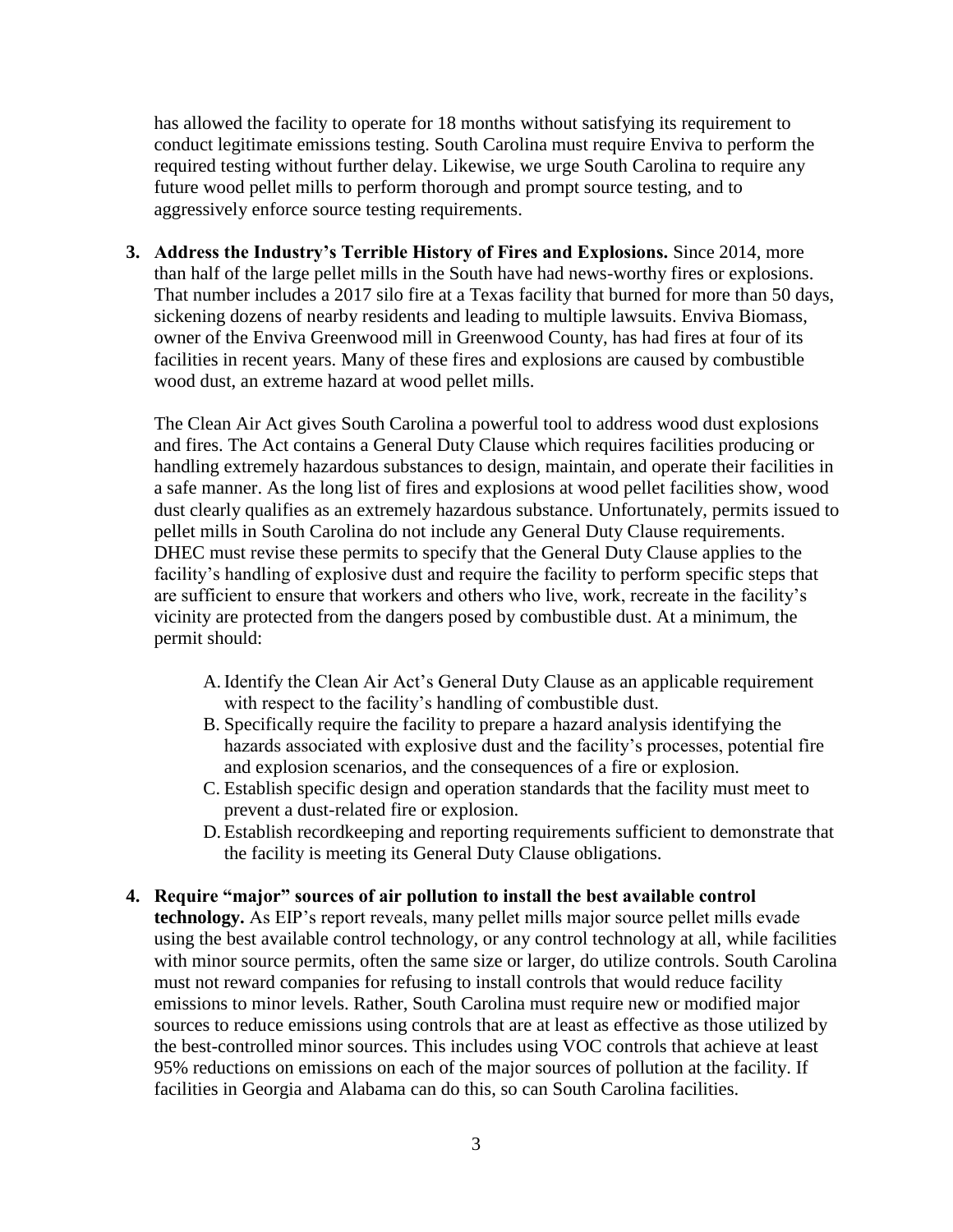**5. Ensure Communities are Notified of and Able to Participate in Permitting Decisions.**  Many of the air permits EIP surveyed across the South were issued without any public notice or the ability to comment, including permits for the initial construction of facilities, in contravention of the Clean Air Act. In particular, South Carolina DHEC allows for substantial modifications without public notice or comment, including for modifications at Enviva Greenwood that had the effect of allowing the facility to more than double production. South Carolina should revise its regulations and procedures to include public notice and opportunity for meaningful public input in permitting decisions.

The Clean Air Act only serves to protect health and the environment when state agencies are fully implementing all of the Act's requirements. The undersigned groups call on South Carolina to address the errors and omissions identified in this letter and in EIP's report, and to further make proactive moves to better understand and control emissions from this emerging industry in the future.

Please contact Patrick Anderson at [panderson@powellenvironmentallaw.com](mailto:panderson@powellenvironmentallaw.com) or (470) 440-1124 to respond to our request or to obtain additional information. We thank you for your leadership on the environment and your concern for the health and well-being of South Carolina's citizens.

Sincerely,

Alectron Dorfman, Chairman Annemarie Humm, Vice Chair Lakelands Citizens for Clean Airs

Eric Schaeffer, Executive Director Keri N. Powell, Of Counsel Patrick J. Anderson, Of Counsel Environmental Integrity Project

Emily Zucchino Community Network Manager Dogwood Alliance

Annie Beaman Director of Advocacy & Outreach Our Children's Earth Foundation

Dr. Mary S. Booth **Director** Partnership for Policy Integrity

CC: David Wilson, Acting Director, S.C. Department of Health and Environmental Control (by email at wilsonde@dhec.sc.gov);